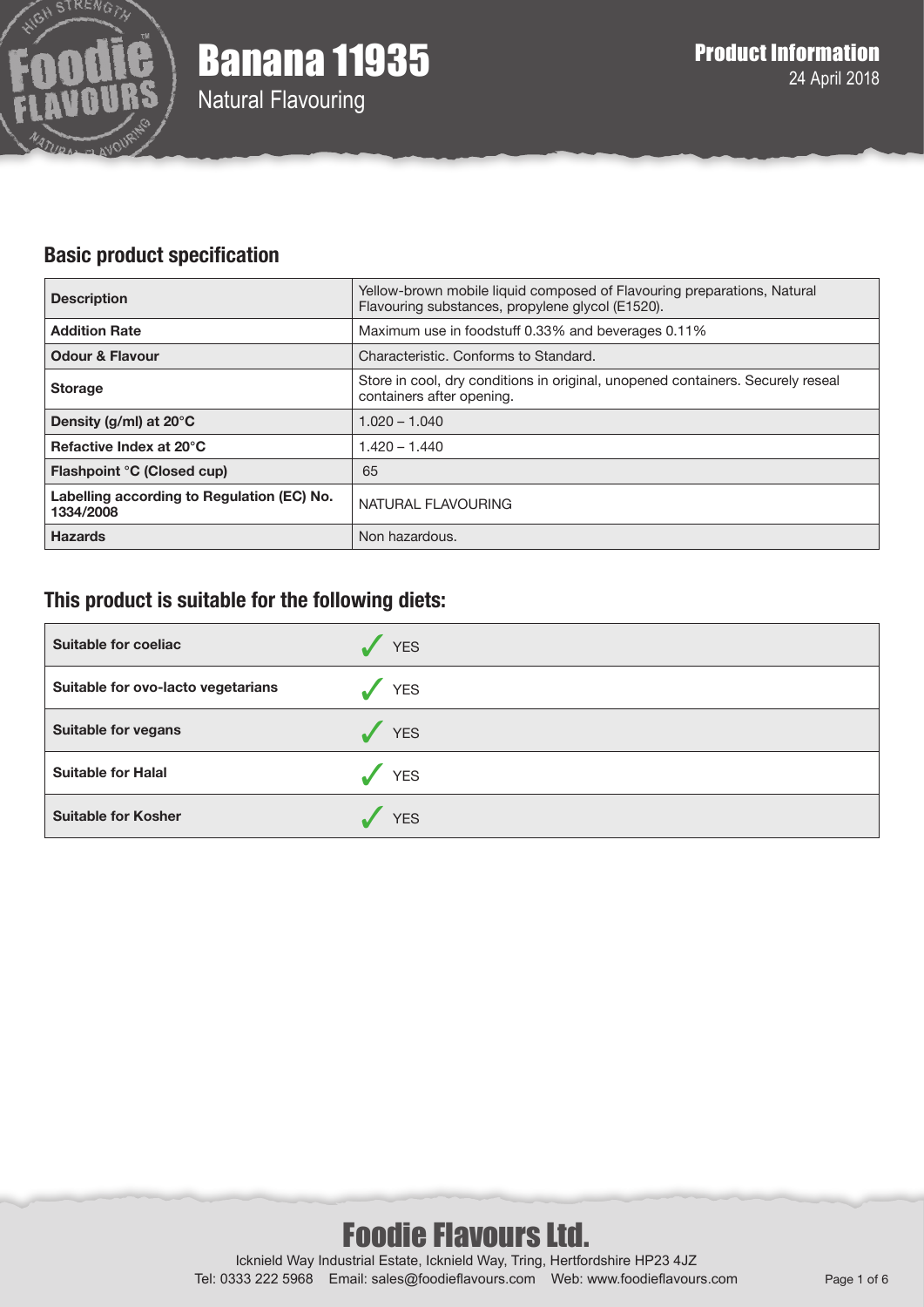

# Banana 11935

Natural Flavouring

# **Allergen information**

For labelling as required by EU Directive 2007/68/EC.

| <b>Free From</b>                                                                       | <b>Yes/No</b> |
|----------------------------------------------------------------------------------------|---------------|
| Cereals containing gluten and products thereof                                         | $\sqrt{YES}$  |
| <b>Crustaceans and products thereof</b>                                                | V YES         |
| Eggs and products thereof                                                              | V YES         |
| Fish and products thereof                                                              | YES           |
| Peanuts and products thereof                                                           | V YES         |
| Soyabeans and products thereof                                                         | YES           |
| Milk and dairy products (including lactose)                                            | $\sqrt{YES}$  |
| <b>Nuts and nut products</b>                                                           | $\sqrt{YES}$  |
| Celery and products thereof                                                            | V YES         |
| Mustard and products thereof                                                           | <b>YES</b>    |
| Sesame seeds and products thereof                                                      | YES           |
| Sulphur dioxide and sulphites at concentrations of<br>more than 10mg/kg or 10 ml/litre | <b>YES</b>    |
| Molluscs and products thereof                                                          | $\sqrt{YES}$  |
| <b>Lupins and Products thereof</b>                                                     | <b>YES</b>    |

# **Nutritional Information**

When used at normal dosage, nutritional contribution is negligible. For calorific value calculations use 400kcal/100g.

# **GM Status**

Free from ingredients produced from GMOs so does not require labelling in the EU, as far as it is reasonably possible for us to determine.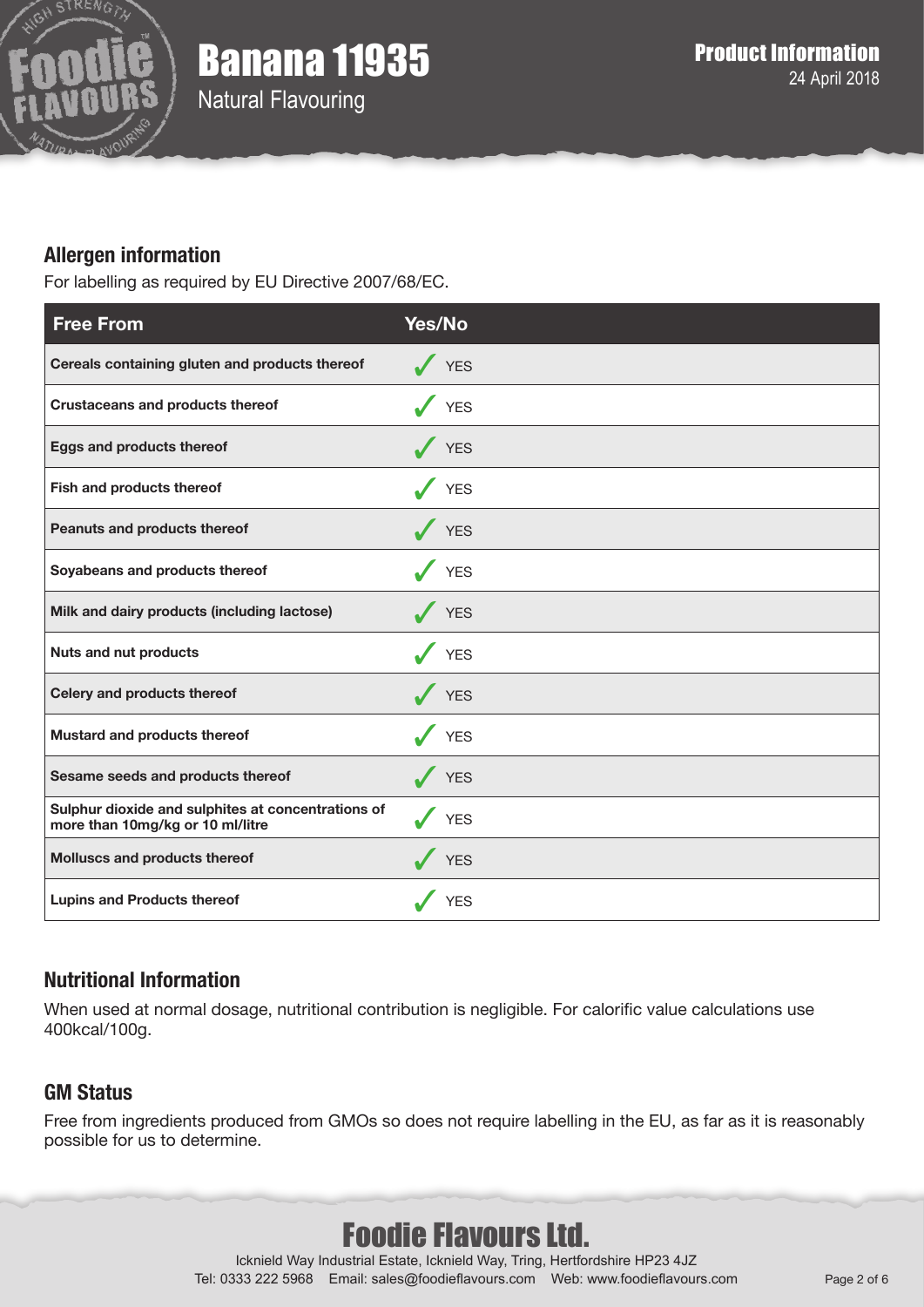

## **General**

The factory producing this product has a GFSI compliant quality standard (The British Retail Consortium Global Food Safety Standard) Certificate No. GB04/63499.

# **1. Identification of Product / Company**

| <b>Product</b>       | Natural Flavouring Banana type                                                                                         |
|----------------------|------------------------------------------------------------------------------------------------------------------------|
| <b>Product Codes</b> | F11935, FF1059, FF1121, FF1220                                                                                         |
| <b>Supplier</b>      | Foodie Flavours Ltd<br>Icknield Way Industrial Estate<br>Icknield Way<br>Tring, Hertfordshire HP23 4JZ, United Kingdom |
| <b>Telephone</b>     | +44 (0)333 222 5968                                                                                                    |
| <b>Emergency</b>     | +44 (0) 7971 166101                                                                                                    |

#### **2. Hazards Identification**

#### **2.1 Classification of the substance or mixture**

#### **Classification under Regulation (EC) No. 1272/2008**

Non hazardous

#### **Classification under Directive 67/548/EEC**

Non hazardous

# **2.2 Label Elements**

#### **Signal Word**

Non hazardous

# **3. Composition and Information on Ingredients**

Does not contain substances in concentrations equal to or greater than the limits specified in Regulation (EC) 1272/2008.

# Foodie Flavours Ltd.

Icknield Way Industrial Estate, Icknield Way, Tring, Hertfordshire HP23 4JZ Tel: 0333 222 5968 Email: sales@foodieflavours.com Web: www.foodieflavours.com Page 3 of 6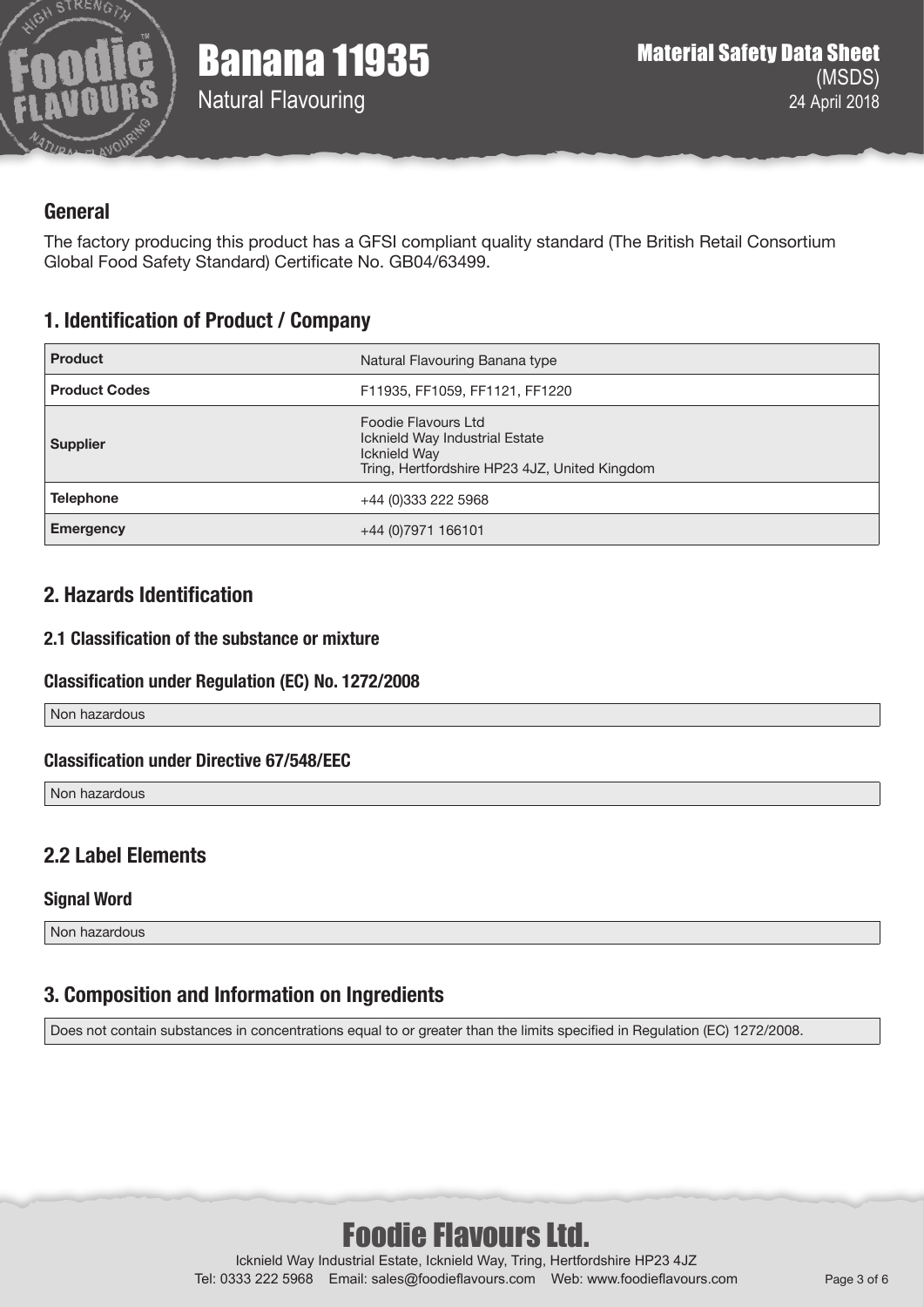

#### **4. First Aid Measures**

| <b>Inhalation</b>   | Remove to fresh air and keep at rest. Obtain medical advice if breathing becomes<br>difficult. |
|---------------------|------------------------------------------------------------------------------------------------|
| Ingestion           | Do not induce vomiting. Rinse mouth with water and obtain medical advice<br>immediately.       |
| <b>Skin contact</b> | Remove contaminated clothing. Wash skin with plenty of soap and water.                         |
| Eye contact         | Flush immediately with water for at least 15 minutes then seek medical attention.              |

# **5. Fire Fighting Measures**

| <b>Extinguishing media</b> | Suitable: Carbon dioxide, foam, or dry powder.<br>Unsuitable: Water  |
|----------------------------|----------------------------------------------------------------------|
| <b>Combustion products</b> | Carbon dioxide, carbon monoxide, and unidentified organic compounds. |
| For fire fighters          | Wear protective clothing and self contained breathing apparatus.     |

# **6. Accidental Release Measures**

Remove all sources of ignition – no smoking. Ensure proper ventilation and avoid inhalation, skin and eye contact. Isolate spillage from water drainage systems then soak up with sand or other dry absorbent. Transfer used material to a suitable waste container and dispose in accordance with local and national regulations. Wash affected area with detergent and water.

# **7. Handling and Storage**

| <b>Handling</b> | Maintain good occupational and personal hygiene. Avoid inhalation and contact<br>with skin and eyes.                                                         |
|-----------------|--------------------------------------------------------------------------------------------------------------------------------------------------------------|
| Storage         | Store in full sealed containers protected from heat, direct sunlight and sources of<br>ignition. It is preferable to store in conditions between 5 and 20°C. |

#### **8. Exposure Controls and Personal Protection**

| <b>Respiratory protection</b> | Not generally required in well ventilated areas. Do not inhale vapour. |
|-------------------------------|------------------------------------------------------------------------|
| Eye protection                | Wear goggles/ safety glasses.                                          |
| <b>Skin protection</b>        | Wear overalls and chemically resistant disposable gloves.              |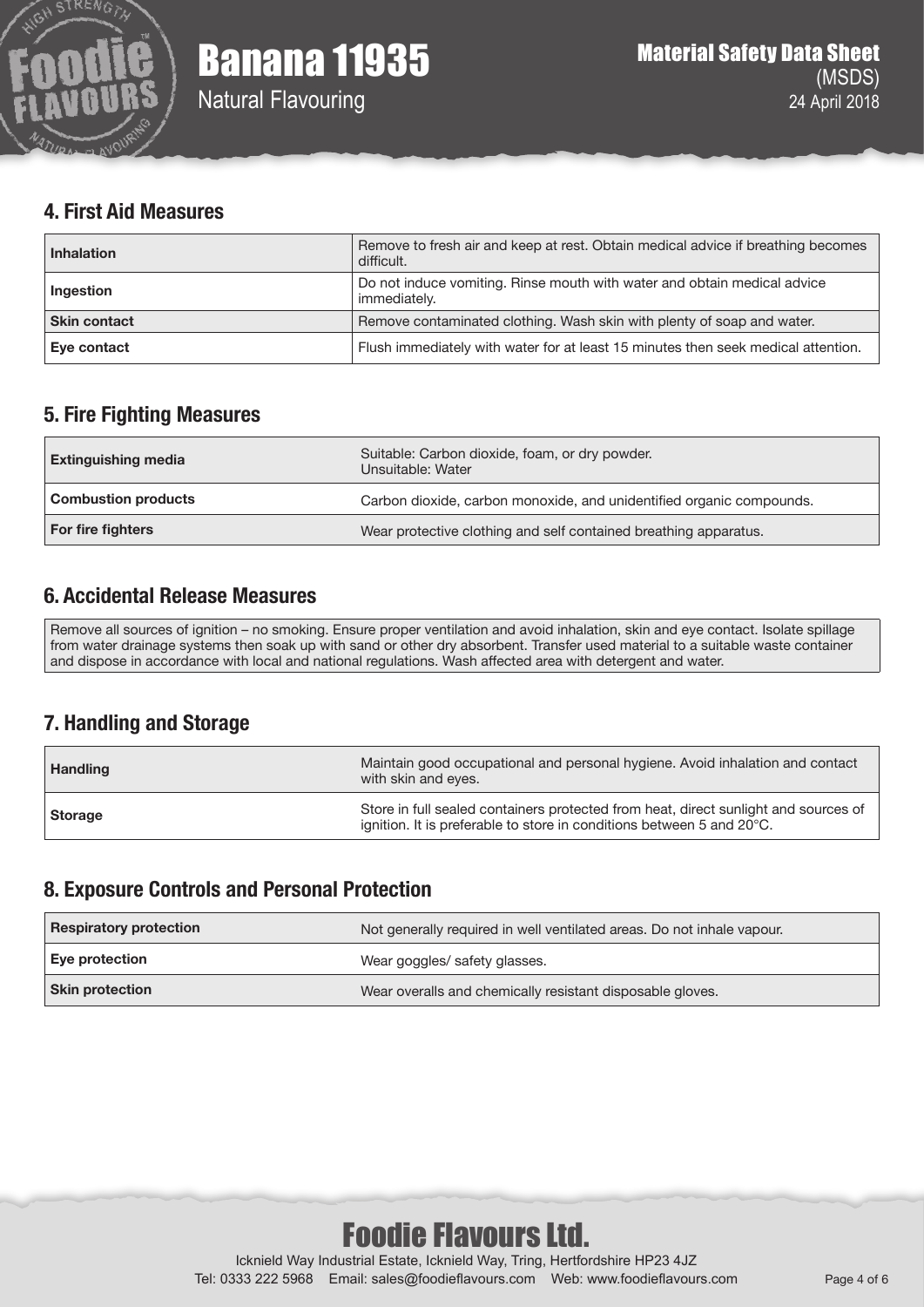

Natural Flavouring

### **9. Physical and Chemical Properties**

| <b>Appearance</b>           | mobile liquid    |
|-----------------------------|------------------|
| Colour                      | yellow-brown     |
| <b>Odour</b>                | characteristic   |
| pH                          | n/a              |
| <b>Boiling point</b>        | n/a              |
| Flashpoint°C(closedcup)     | 65               |
| <b>Flammability</b>         | n/a              |
| <b>Explosive properties</b> | n/a              |
| <b>Oxidising properties</b> | non oxidising    |
| Vapour pressure             | n/a              |
| Density (g/ml) at 20°C      | 1.030            |
| Refractive Index at 20°C    | 1.430            |
| <b>Solubility</b>           | soluble in water |
| <b>Viscosity</b>            | n/a              |
| <b>Vapour density</b>       | n/a              |
| <b>Evaporation rate</b>     | n/a              |

# **10. Stability and Reactivity**

| <b>Stability</b>                 | Presents no significant reactivity hazard by itself or in contact with water. |
|----------------------------------|-------------------------------------------------------------------------------|
| <b>Conditions to avoid</b>       | Sources of ignition.                                                          |
| <b>Materials to avoid</b>        | Strong acids and oxidising agents.                                            |
| Hazardous decomposition products | Oxides of carbon.                                                             |

# **11. Toxicology Information**

None available

# **12. Ecological Information**

None available

# **13. Disposal Considerations**

Dispose in accordance with national and local regulations. Do not dispose through water or drainage systems.